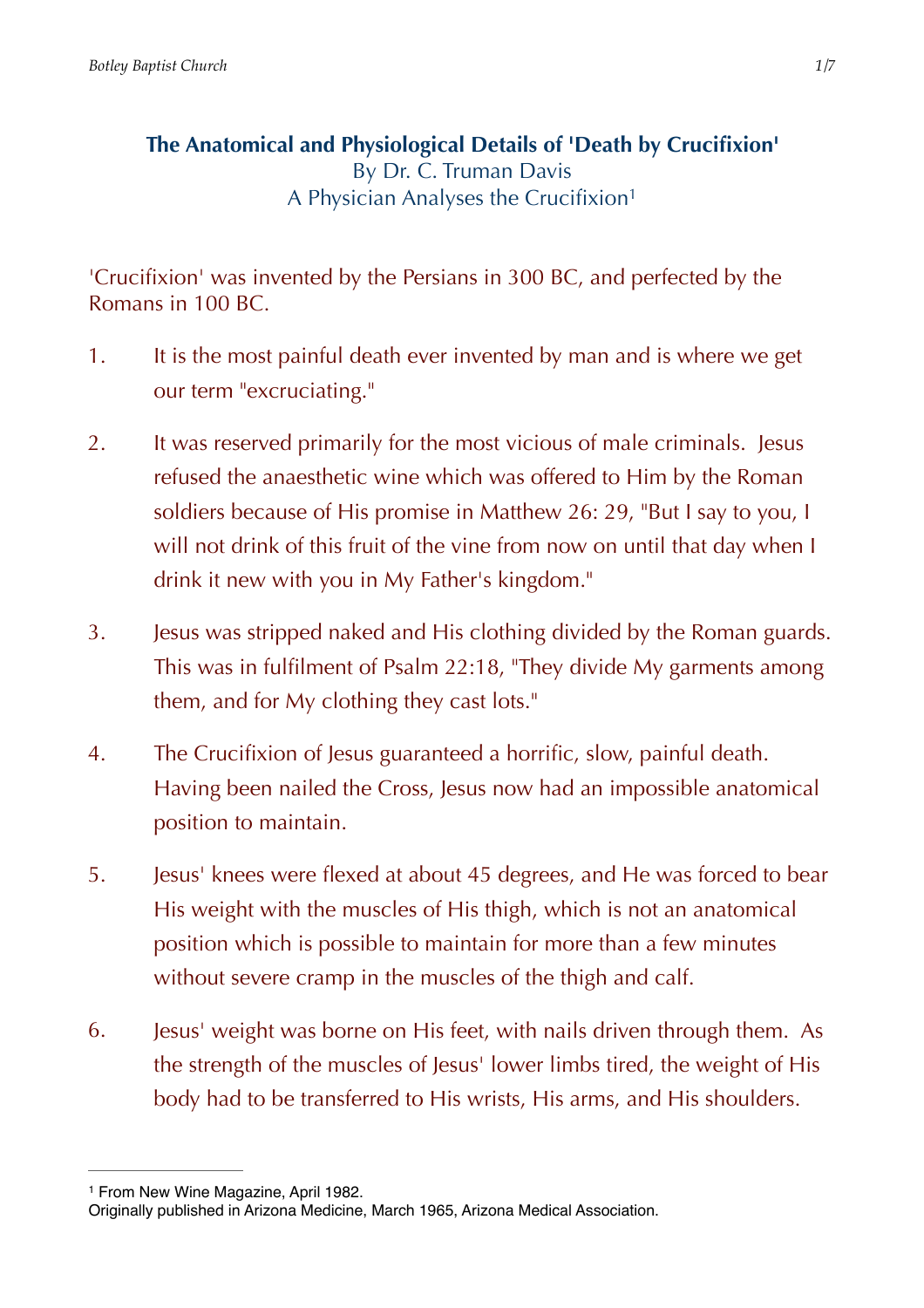- 7. Within a few minutes of being placed on the Cross, Jesus' shoulders were dislocated. Minutes later lesus' elbows and wrists became dislocated.
- 8. The result of these upper limb dislocations is that His arms were 9 inches longer than normal, as clearly shown on the Shroud.
- 9. In addition prophecy was fulfilled in Psalm 22:14, "I am poured out like water, and all My bones are out of joint."
- 10. After Jesus' wrists, elbows, and shoulders were dislocated, the weight of His body on his upper limbs caused traction forces on the Pectoralis Major muscles of His chest wall.
- 11. These traction forces caused His rib cage to be pulled upwards and outwards, in a most unnatural state. His chest wall was permanently in a position of maximal respiratory inspiration. In order to exhale, Jesus was physiologically required to force His body.
- 12. In order to breathe out, Jesus had to push down on the nails in His feet to raise His body, and allow His rib cage to move downwards and inwards to expire air from His lungs.
- 13. His lungs were in a resting position of constant maximum inspiration. Crucifixion is a medical catastrophe.
- 14. The problem was that Jesus could not easily push down on the nails in His feet because the muscles of His legs, bent at 45 degrees, were extremely fatigued, in severe cramp, and in an anatomically compromised position.
- 15. Unlike all Hollywood movies about the Crucifixion, the victim was extremely active. The crucified victim was physiologically forced to move up and down the cross, a distance of about 12 inches, in order to breathe.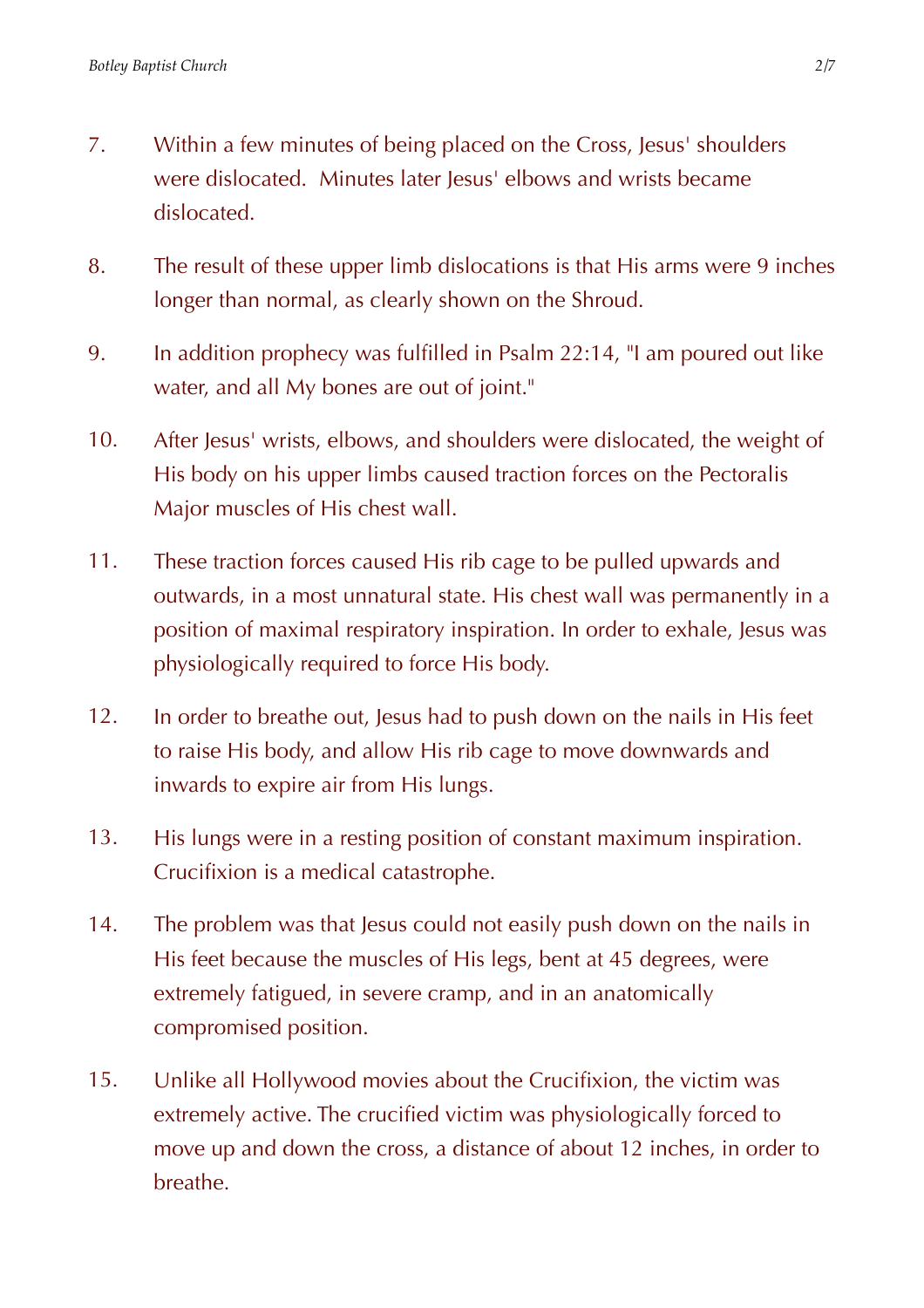- 16. The process of respiration caused excruciating pain, mixed with the absolute terror of asphyxiation.
- 17. As the six hours of the Crucifixion wore on, Jesus was less and less able to bear His weight on His legs, as His thigh and calf muscles became increasingly exhausted. There was increasing dislocation of His wrists, elbows and shoulders, and further elevation of His chest wall, making His breathing more and more difficult. Within minutes of crucifixion Jesus became severely dyspnoeic (short of breath).
- 18. His movements up and down the Cross to breathe caused excruciating pain in His wrist, His feet, and His dislocated elbows and shoulders.
- 19. The movements became less frequent as Jesus became increasingly exhausted, but the terror of imminent death by asphyxiation forced Him to continue in His efforts to breathe.
- 20. Jesus' lower limb muscles developed excruciating cramp from the effort of pushing down on His legs, to raise His body, so that He could breathe out, in their anatomically compromised position.
- 21. The pain from His two shattered median nerves in His wrists exploded with every movement.
- 22. **Jesus was covered in blood and sweat.**
- 23. The blood was a result of the Scourging that nearly killed Him, and the sweat as a result of His violent involuntary attempts to effort to expire air from His lungs. Throughout all this He was completely naked, and the leaders of the Jews, the crowds, and the thieves on both sides of Him were jeering, swearing and laughing at Him. In addition, Jesus' own mother was watching.
- 24. Physiologically, Jesus' body was undergoing a series of catastrophic and terminal events.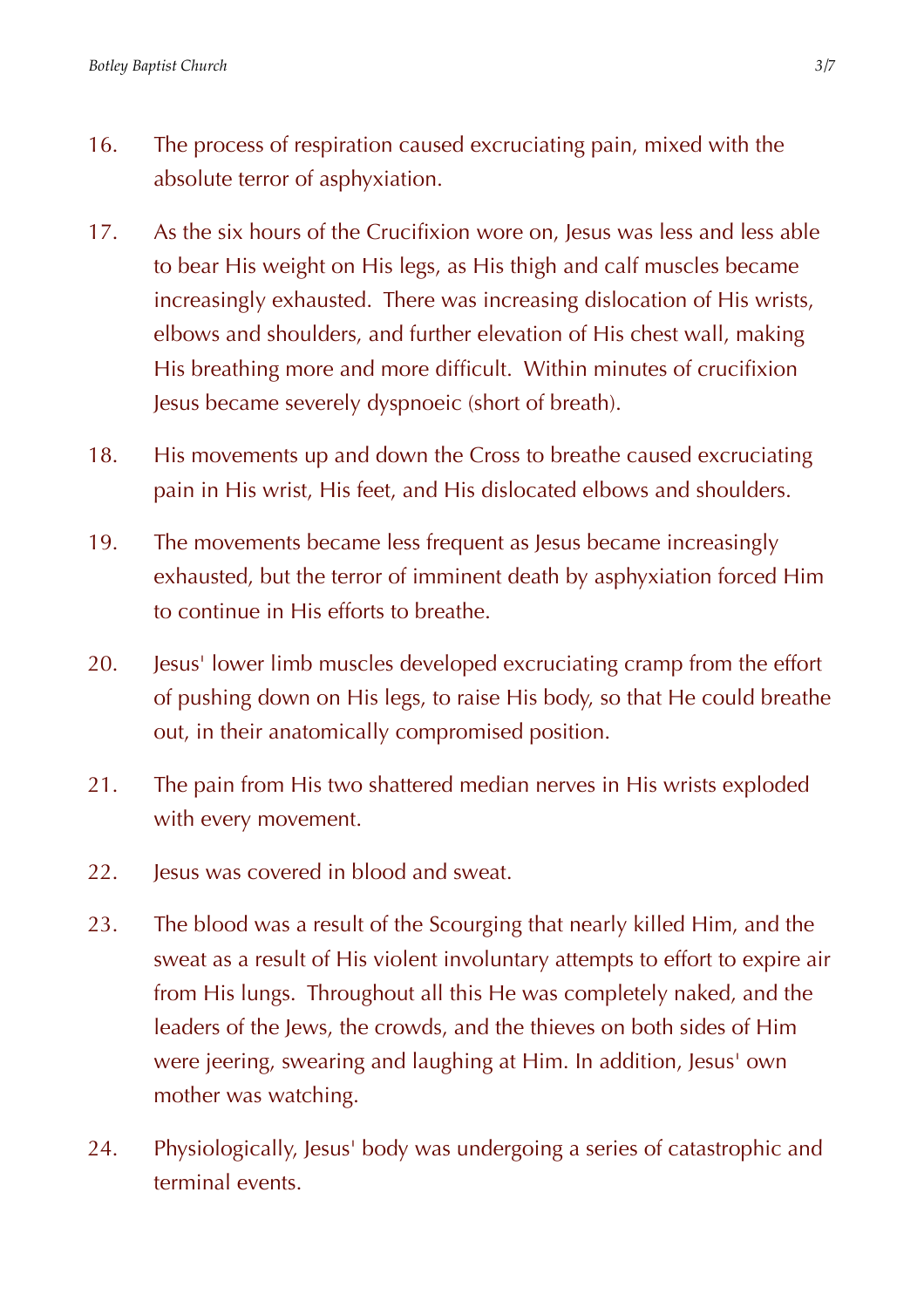- 25. Because Jesus could not maintain adequate ventilation of His lungs, He was now in a state of hypoventilation (inadequate ventilation).
- 26. His blood oxygen level began to fall, and He developed Hypoxia (low blood oxygen). In addition, because of His restricted respiratory movements, His blood carbon dioxide (CO2) level began to rise, a condition known as Hypercapnia.
- 27. This rising CO2 level stimulated His heart to beat faster in order to increase the delivery of oxygen, and the removal of CO2
- 28. The Respiratory Centre in Jesus' brain sent urgent messages to his lungs to breathe faster, and Jesus began to pant.
- 29. Jesus' physiological reflexes demanded that He took deeper breaths, and He involuntarily moved up and down the Cross much faster, despite the excruciating pain. The agonising movements spontaneously started several times a minute, to the delight of the crowd who jeered Him, the Roman soldiers, and the Sanhedrin.
- 30. However, due to the nailing of Jesus to the Cross and His increasing exhaustion, He was unable to provide more oxygen to His oxygen starved body.
- 31. The twin forces of Hypoxia (too little oxygen) and Hypercapnia (too much CO2) caused His heart to beat faster and faster, and Jesus developed Tachycardia.
- 32. Jesus' heart beat faster and faster, and His pulse rate was probably about 220 beats/ minute, the maximum normally sustainable.
- 33. Jesus had drunk nothing for 15 hours, since 6 pm the previous evening. Jesus had endured a scourging which nearly killed Him.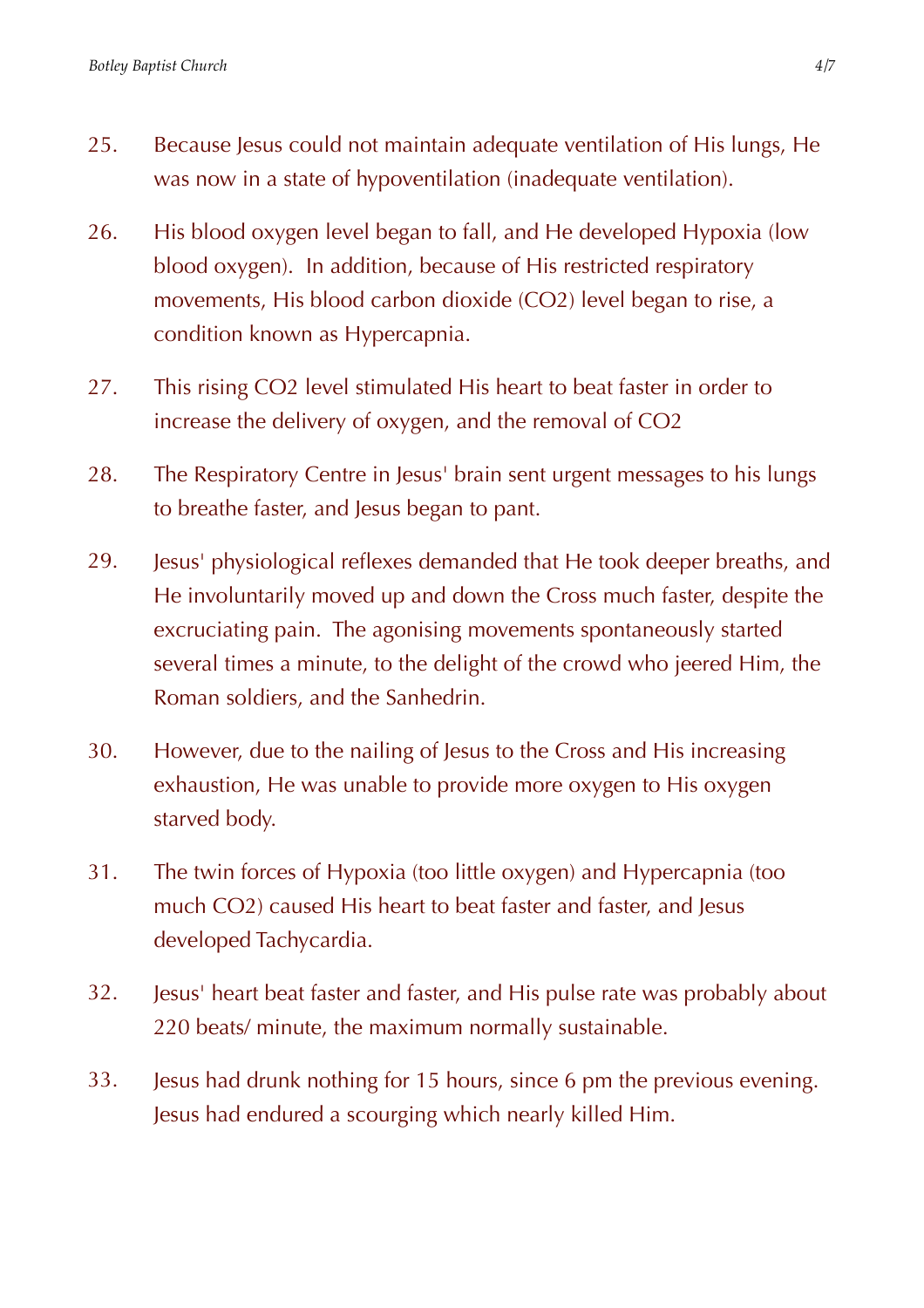- 34. He was bleeding from all over His body following the Scourging, the crown of thorns, the nails in His wrists and feet, and the lacerations following His beatings and falls.
- 35. Jesus was already very dehydrated, and His blood pressure fell alarmingly.
- 36. His blood pressure was probably about 80/50.
- 37. He was in First Degree Shock, with Hypovolaemia (low blood volume), Tachycardia (excessively fast Heart Rate), Tachypnoea (excessively fast Respiratory Rate), and Hyperhidrosis (excessive sweating).
- 38. By about noon Jesus' heart probably began to fail.
- 39. Jesus' lungs probably began to fill up with Pulmonary Oedema.
- 40. This only served to exacerbate His breathing, which was already severely compromised.
- 41. Jesus was in Heart Failure and Respiratory Failure.
- 42. Jesus said, "I thirst" because His body was crying out for fluids.
- 43. Jesus was in desperate need of an intravenous infusion of blood and plasma to save His life
- 44. Jesus could not breathe properly and was slowly suffocating to death.
- 45. At this stage Jesus probably developed a Haemopericardium.
- 46. Plasma and blood gathered in the space around His heart, called the Pericardium.
- 47. This fluid around His heart caused Cardiac Tamponade (fluid around His heart, which prevented Jesus' heart from beating properly).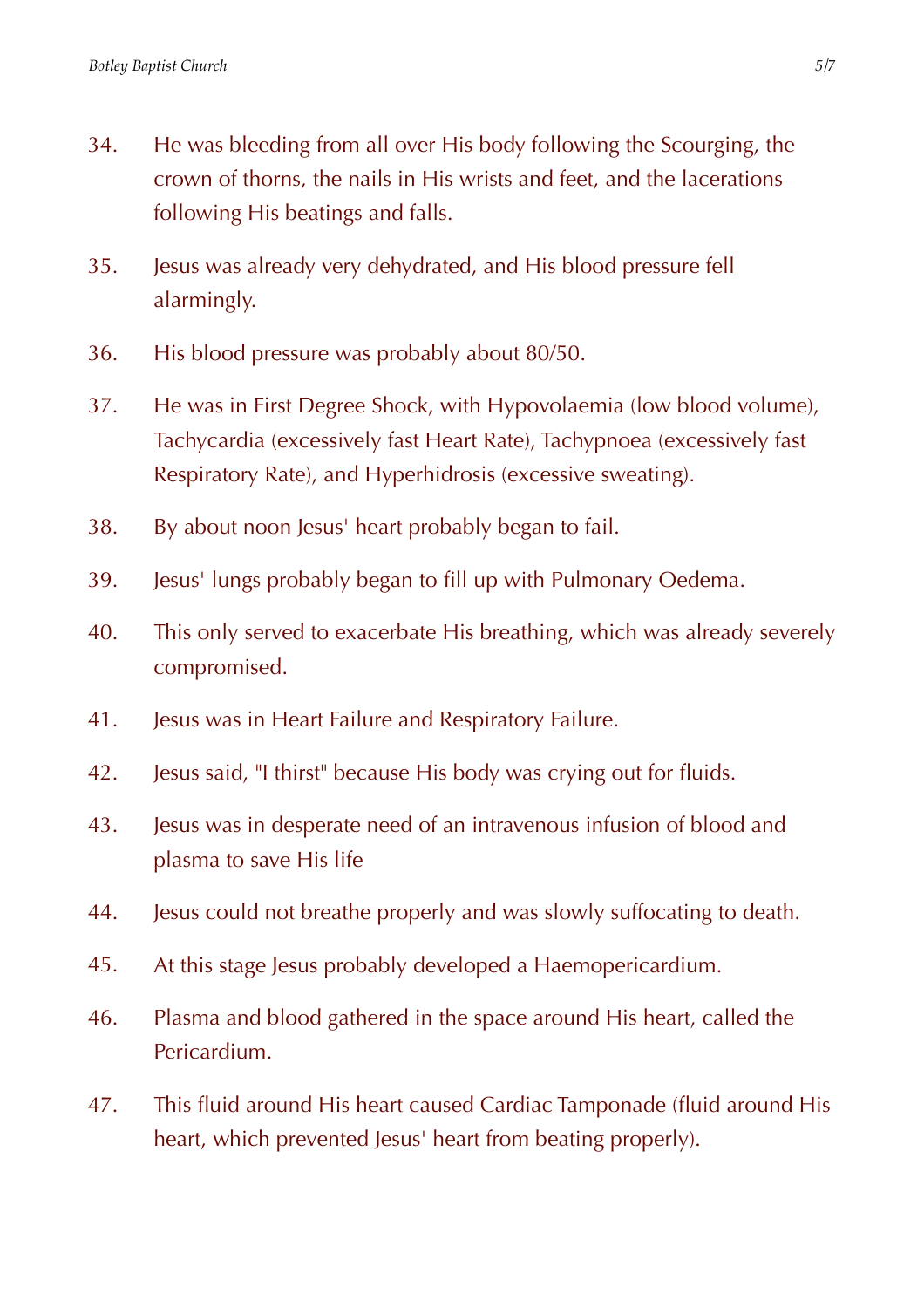- 48. Because of the increasing physiological demands on Jesus' heart, and the advanced state of Haemopericardium, Jesus probably eventually sustained Cardiac Rupture. His heart literally burst. This was probably the cause of His death.
- 49. To slow the process of death the soldiers put a small wooden seat on the Cross, which would allow Jesus the "privilege" of bearing His weight on his sacrum.
- 50. The effect of this was that it could take up to nine days to die on a Cross.
- 51. When the Romans wanted to expedite death they would simply break the legs of the victim, causing the victim to suffocate in a matter of minutes. This was called Crucifragrum.
- 52. At 3:00 pm Jesus said, "Tetelastai," meaning, "It is finished."
- 53. At that moment, He gave up His Spirit, and He died.
- 54. When the soldiers came to Jesus to break His legs, He was already dead. Not a bone of His body was broken, in fulfilment of prophecy (above).
- 55. Jesus died after six hours of the most excruciating and terrifying torture ever invented.
- 56. Jesus **DIED** He was *NOT KILLED*. He died because He chose to die as a ransom for our sin.
- 57. This is the cost Jesus paid to die, so that **ALL** people, you and me, can be reunited with our Father in Heaven, who wants us to be with Him.
- 58. All He asks of You is to love Him, call Him Lord, and worship Him with all your heart and with all your soul and with all your strength and with all your mind!!
- 59. Will you appreciate what He has done for you, and let Him be your Saviour?